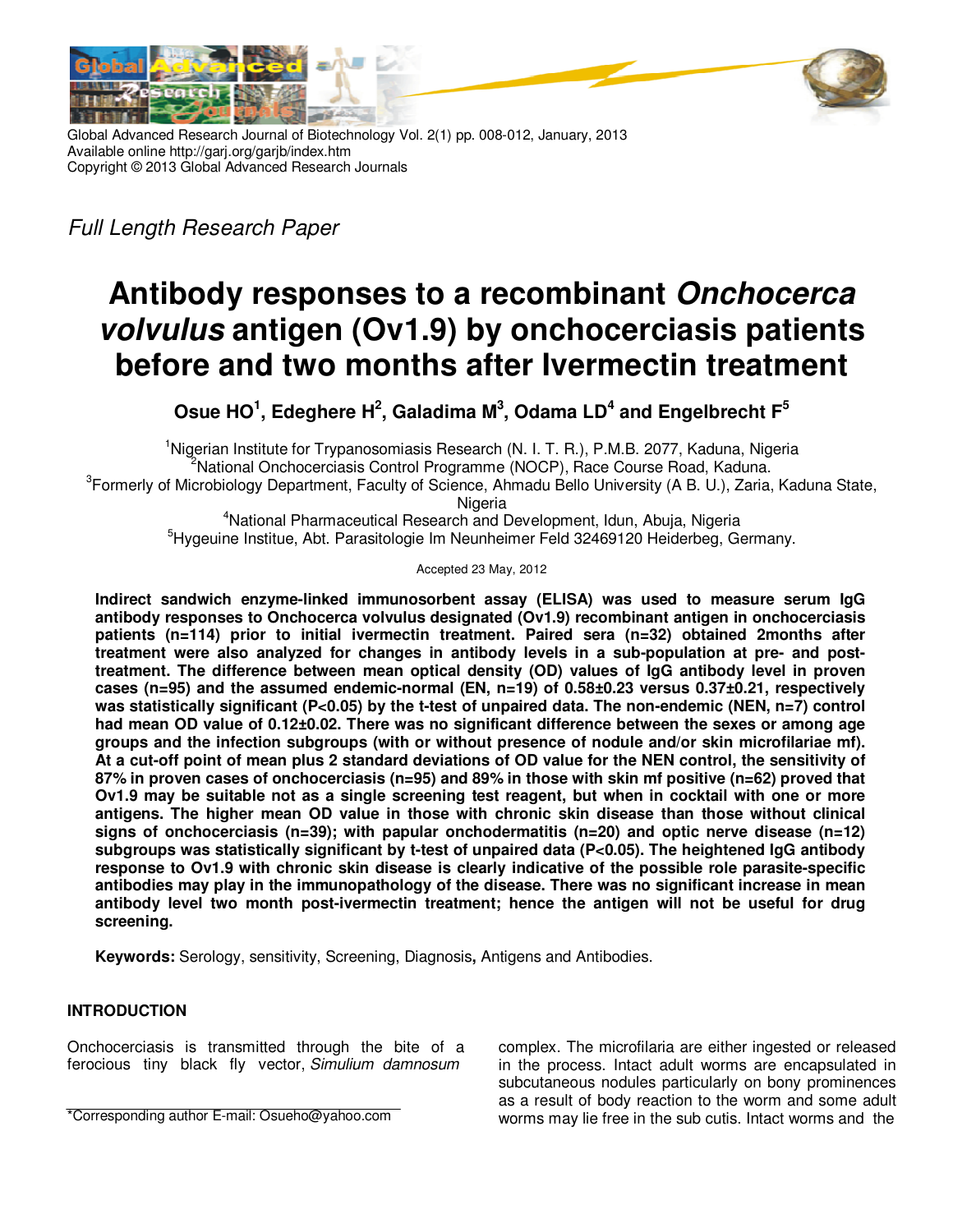microfilariae in the skin, eye and other organs do not elicit immune reaction. As the microfilaria aged and dye they invoke immune responses (McKenzie *et al*., 1992). Direct parasite attrition is not known to play any part in the development of various skin and ocular lesions attributed the disease process. It has been strongly advanced that the multiplicity of immune responses (both cellular and humoral) particularly antibody reactions could play a role in antibody dependent cell-mediated clearance and immunopathology (Titanji *et al*., 1992). Like any other parasite, specific antibodies in onchocerciasis are studied mainly to understand their serodiagnostic function (Boatin *et al*., 1998; Vincent *et al*., 2000), their probable involvement in<br>immunopathogenesis and in understanding the immunopathogenesis and in understanding the mechanism of immunity needed for vaccine development (Green *et al*., 1985). Antibody assay could also be of value in drug screening and monitoring of control programme (More and Copeman 1992). There are several reports on studies to measure both polyclonal and parasite-specific antibodies in onchocerciasis patients. Such studies were aimed at determining the role antibodies responses play in the pathogenesis of onchocerciasis (Engelbrecht *et al*., 1992). With the absence of a suitable animal model for the study of onchocerciasis, this type of investigation is carried out by measuring circulating antibodies in clinically defined onchocerciasis patients with or without obverts signs of the disease. Hence, this present paper report on study aimed at establishing if the recombinant antigen, Ov1.9 can be a useful serodiagnostic marker. Secondly, establish if there is any relationship between serum antibody responses to Ov1.9 and disease clinical manifestations. Thirdly, investigate if the earlier impact of initial dose of ivermectin treatment on serum antibody levels may be used to monitor treatment and drug screening. Lastly, investigate its suitability as tool for surveillance for recrudescence which inevitable is the cornerstone of any disease control and elimination programmes (Guzman *et al*., 2005). On-going ivermectin control will depend on a simple and sensitive test that can easily be applied under field condition.

#### **MATERIALS AND METHODS**

#### **Sample Population**

The sample population has been described previously (Osue *et al*., 2008; Osue *et al*., 2009). The cases (n=95) are categorized according to clinical and parasitological infections. Briefly, the sample population (n=114) was divided into microfilarial positive (n=62) and skin mf negative (n=52) groups. The mf positive group was further divided into palpable nodule positive (n=32) and palpable nodule negative (n=30) sub-groups. Microfilarial negative individuals were divided into palpable nodule positive subgroup (n=18) and negative subgroup with clinical evidence (n=15). Those with no parasitological and clinical signs of the disease (n=19) were tentatively referred to as endemic normal (EN) or putatively immune individuals. Blood samples were collected by venous puncture from freely consenting individuals. Serum was extracted from the blood after allowing clotting for 2 hours at ambient temperature. Serum samples were aliquot in 30µl per well of microtitre plate and frozen in deep freezer and thawed once just before use.

## **Recombinant Antigen**

A recombinant antigen coded Ov1.9 was a Glutathione Stransferase (GST) fusion protein derived from the *in vitro* translation of mRNA from *O*. *volvulus* adult worm genomic and cDNA clone isolated from a lambda gt11 vector expression library. Briefly, intact female adult worms of *O*. *volvulus* were recovered from excised nodules by enzyme digestion. The nodules were incubated in 0.3% (w/v) collagenase in RPMI 1640 medium as described (Engelbrecht and Schulz-Key, 1984). Isolation of RNA for the molecular cloning of *O*. *volvulus* was carried out in hot phenol/SDS as described by Taylor *et al*., (1984). The OV1.9 antigen was screened from the translation products using reactivity with onchocerciasis human infection sera. The mRNA, genomic DNA and protein sequence identity of this antigen is presently not available from *O. volvulus* cDNA expression library database. The hyper-immune serum raised against the antigen showed it is associated with structures of *O. volvulus* microfilaria and adult worm cuticle. The antigen was prepared and supplied to the Immunology Research Laboratory, N.I.T.R., Kaduna, by Dr. G. Braun (Cambridge University, London).

## **Indirect Sandwich ELISA**

Serum IgG antibody was measured using a modified standard protocol (Engelbrecht *et al*., 1990). Briefly, the procedure and concentration of reagents and buffers are as follows: wells of microtitre plates were sensitized with antigens diluted in carbonate/bicarbonate buffer (pH 9.6) at optimum concentration, 150µl per well and incubated overnight at  $4^{\circ}$ C. All other steps were performed at room temperature  $(RT^{\circ})$  with a minimum of 5 washings in between. The unspecific sites were "blocked" with 1-2% bovine serum albumin (BSA) at 200µl per well for 1hr before serum was added at 100µI per well for 2hrs. Antihuman IgG horseradish peroxides conjugate was added for IgG assay at 150µl per well for 1hr 30min. Antigen and antibody reactions were detected by addition of substrate solution made up of orthophenylene diamine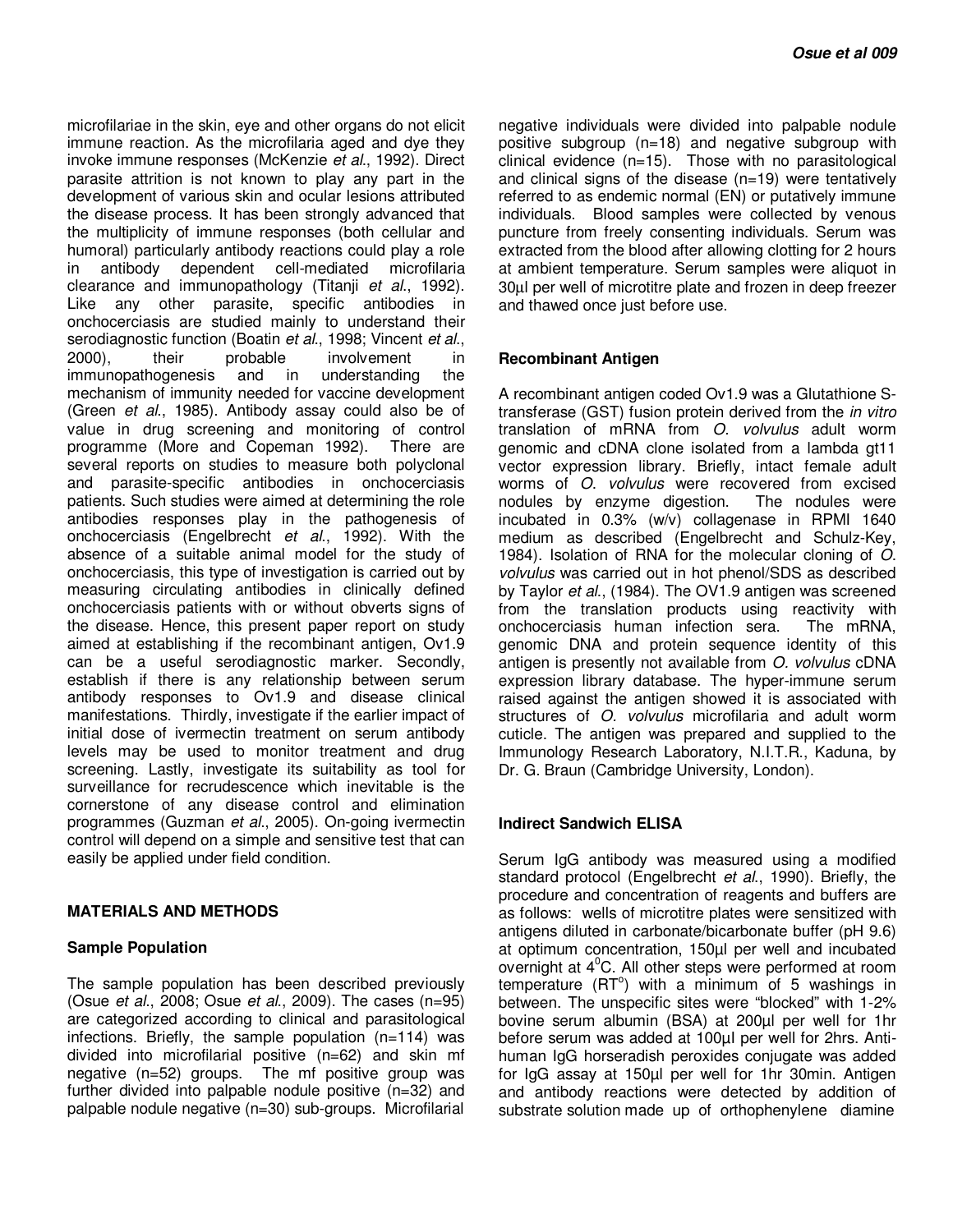

**Figure 1** IgG reactivity to *O. volvulus* recombinant Ov1.9 antigen. Non-endemic controls (C), endemic normals (EN) and sample size (n). Antibody levels are given as mean optical density (OD) at 490 nanometer (nm) wavelengths.

(OPD) with hydrogen peroxide (0.02M) in citric acid  $(0.1M)$ ; Na<sub>2</sub>HPO<sub>4</sub> buffer at 150 $\mu$ I per well and allowed to stay for 15minutes. The reaction was terminated with 2M  $H<sub>2</sub>SO<sub>4</sub>$  at 30µl per well and rock gently for 5min. Quantization of the antigen-antibody reactivity were done by measuring the optical density (OD) of wells of microtitre plates in a Dynatech ELISA reader (model MR4000) at 490nm test filter and 650nm reference filter.

Positive and negative reactions were determined from cut-off point of mean OD values plus (+) two (2) standard deviation (SD) of non-infected normal controls (n=7). Correlation between the detection of antibodies and level of skin microfilarial load or clinical signs (those with acute or chronic skin and optic nerve diseases etc.) were sought. The sensitivity and specificity of assay were calculated based on percentage positives in confirmed onchocerciasis patients and in control. Overall, the IgG antibody level was higher in proven clinical and parasitological cases (n=95) with mean optical density (OD) values of 0.58± versus 0.37±. The non-endemic (EN, n=7) control showed a slight background reaction with a mean OD values 0.12±0.02. The difference was statistically significant (P<0.05) by t-test of unpaired data.

## **RESULTS**

## **Antibody Responses to Ov1.9**

Indirect sandwich enzyme-linked immunosorbent assay (ELISA) was used to measure serum IgG antibody responses to a recombinant antigen of *Onchocercal volvulus* designated (Ov1.9). The antigen was reacted with sera obtained from residents (n=114) of onchocerciasis endemic area prior to commencement of ivermectin treatment. They comprised those with clinical and parasitological evidence of infection (n=95) and from the assumed non-endemic  $(NE)$  individuals  $(n=19)$ without any evidence of infection and with paired sera (n=32) obtained 2-months post-treatment. The IgG antibody level was higher in proven clinical and parasitological cases (n=95) with mean optical density

(OD) values of 0.58± versus 0.37±. The non-endemic (EN, n=7) control showed a slight background reaction with a mean OD values  $0.12\pm0.02$  (Fig.1). The difference was statistically significant (P<0.05) by t-test of unpaired data.

## **Antibody Responses by Gender and Age**

Table 1 shows there was no difference between the male (n=42) and female (n=53) with mean OD values of 0.50±0.23 and 0.53±0.25, respectively. Similarly, there was no difference between the younger age sub-group (15-29 yrs, n=24) and the older age sub-group ( $\geq$ 50 yrs, n=30) the two sub-groups were higher than the middle age sub-group (30-49yrs, n=41). The observed difference was not statistically significant by T-test of unpaired data  $(P>0.05)$ .

#### **Analysis of Antibody Levels According to Infection Status**

Figure 1 showed there were differences between the subgroup with evidence of clinical sign but were both nodule and microfilaria negative (N-mf-) and those with or without palpable nodule and/or skin microfilaria (N-mf+, N+mf-, N+mf+). Among the infection group, the sensitivity of the assay showed 87.3% (83/95), 88.7%, (55/62) in skin mf positive, 87.9% (28/33) for those without skin mf and 63.2% (12/19) among the EN.

## **Analysis of Antibody Levels Based on Clinical Signs**

Antibody levels in clinically defined sub-groups (Fig. 2) showed that those with optic nerve disease (OND, n=12) had the least mean OD values compared to those without any visible clinical manifestations of the disease (CS-ve, n=39) followed by those with papular onchodermatitis (POD, n=18) and those with chronic skin disease (CSD, n=20) had the highest OD values. The difference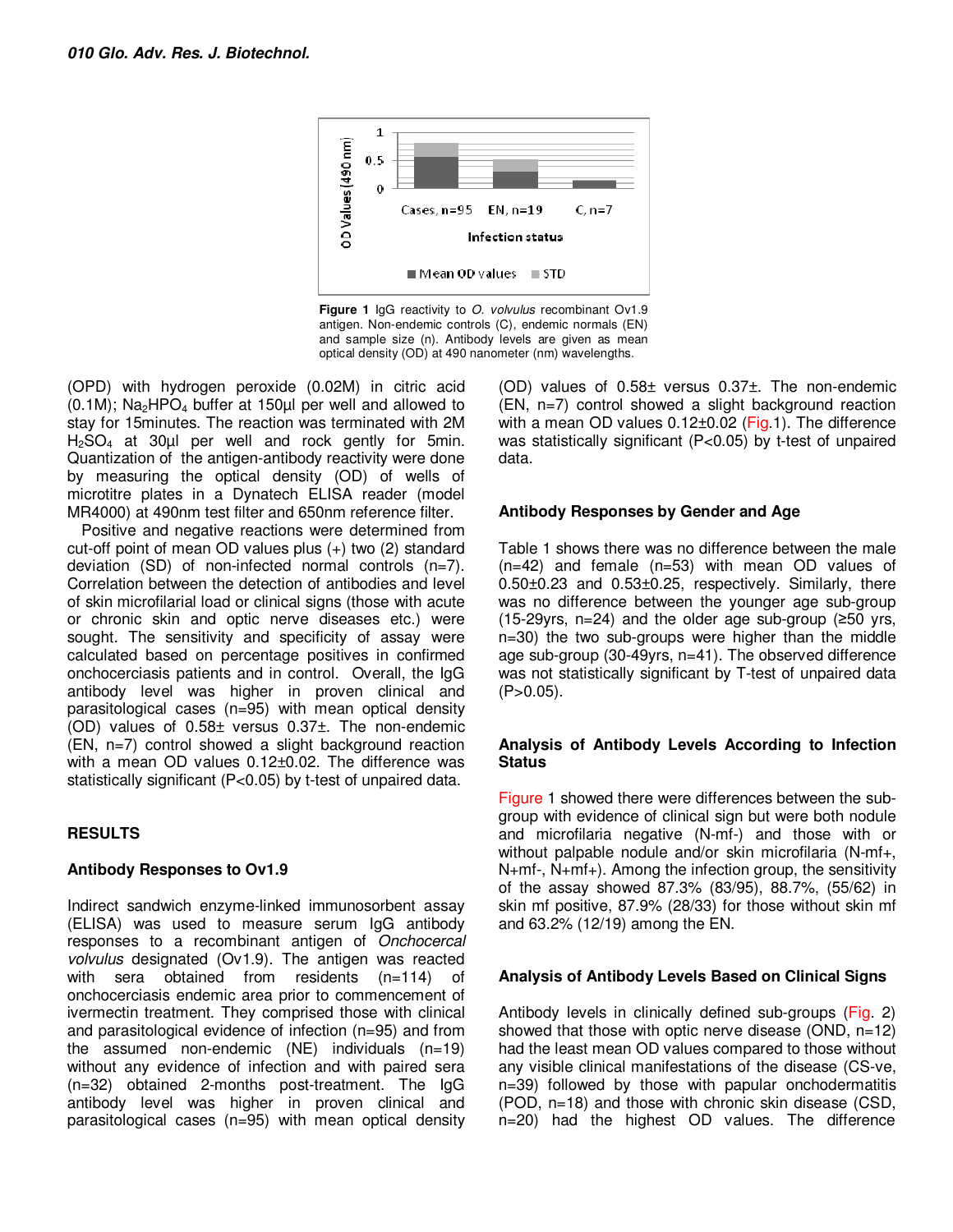

**Figure 2** IgG antibody responses to Ov1.9 in clinically defined groups of patients. Clinical sign negative (CS-), optic nerve disease (OND), papular onchodermatitis (POD), chronic skin diseases (CSD) and sample size (n).

between CSD and other sub-groups was statistically significant by T-test of unpaired data (P<0.05).

#### **Effect of Ivermectin on Antibody Responses to Ov1.9**

The antibody levels of patients sera (n=32) randomly selected from the initial sample population (n=114) obtained two months after ivermectin treatment were tested and compared with their pre-treatment values. There was no significant difference between the mean OD values of the pre- and post-treatment groups (data not shown). Only 8/32 (25%) of paired post-treatment sera had increased antibody of 10% and above.

#### **DISCUSSION**

Serum antibody reactivity to Ov1.9 recombinant antigen revealed a diverse response pattern in patients with infection and overt disease. The observed difference between infected and non-infected EN may be a characteristic of its serodiagnostic potential as a reagent for screening test. The sensitivity was not high enough compared to those reported by others (Weil *et al*., 2000, Andrew *et al*., 2005). The finding showed that IgG antibody response to Ov1.9 showed strong association with chronic skin disease and possibly contribute to underlying pathology.

The Ov1.9 has been reported to be localized on surface coat of microfilaria and adult worm (Braun *et al*., 1991). The antibody level did not show any correlation with infection status as shown on Table 1. Observed difference between the cases and endemic normal or non-endemic control was statistically significant by t-test of unpaired data (P<0.05). Yet, with the very low sensitivity and specificity rates recorded, the antigen proved not suitable as a diagnostic reagent. The serodiagnostic reliability may be improved upon if made a component of cocktail recombinant antigen as widely reported by others (Chandrashekar *et al.,* 1996, Bradley *et al*., 1998, Rodriguez-Perez *et al.,* 2002). The need for an additional IgG4 assay step to enhance specificity by Weil *et al*., 1990) has been countered by Bradley *et al*., (1993) observation that antibody response to low molecular weight (LMW) antigens is IgG subclass restricted.

The heightened IgG antibody responses to OV1.9 in those having CSD compared to those with OND as shown on Fig. 2 was significant by t-test of unpaired data (P<0.05). This outcome tallies with earlier reports by Engelbrecht *et al*., (1991), Mudoch *et al*., (1996) and Osue *et al.*, (2008). It has further re-enforced the positive correlation of parasite-specific antibodies with the development skin manifestations. Conversely, the low level of OV1.9 antibody responses in OND subgroup is indicative that circulating parasite-specific antibodies may not be involved in the pathology and pathogenesis of ocular lesions. Various studies have demonstrated that autoimmune response elicited by cross-reactivity between host and parasite (Braun *et al*., 1991; McKechnie *et al*., 1993a; 1993b) with retinal pigment epithelium (RPE) antigens has been documented. In addition, immunological reaction to dead microfilariae elicited in the eye has been implicated in the pathogenesis of ocular lesions. This involves antibodydependent cell-mediated cytotoxicity (ADCC) involving human eosinophils, neutrophils, macrophages and platelets. The chances of developing CSD are more plausible in those with higher parasite-specific antibody levels. More or so, no mechanical or direct parasite attrition has been implicated in the disease clinical manifestations.

The lack of suitable animal model has made measuring changes in circulating antigen levels or antibody response to parasite-specific antigens after treatment of patients the best option for assessing efficacy of treatment control strategy. From this study, the absence of remarkable change in antibody response to Ov1.9 two months after treatment showed that it will not be suitable for use as reagent for monitoring drug screening against the *O. volvulus* as suggested by More and Copeman *et al*., (1991). Alternatively, naturally infected cattle has been adapted as a model for screening microfilaricidal or